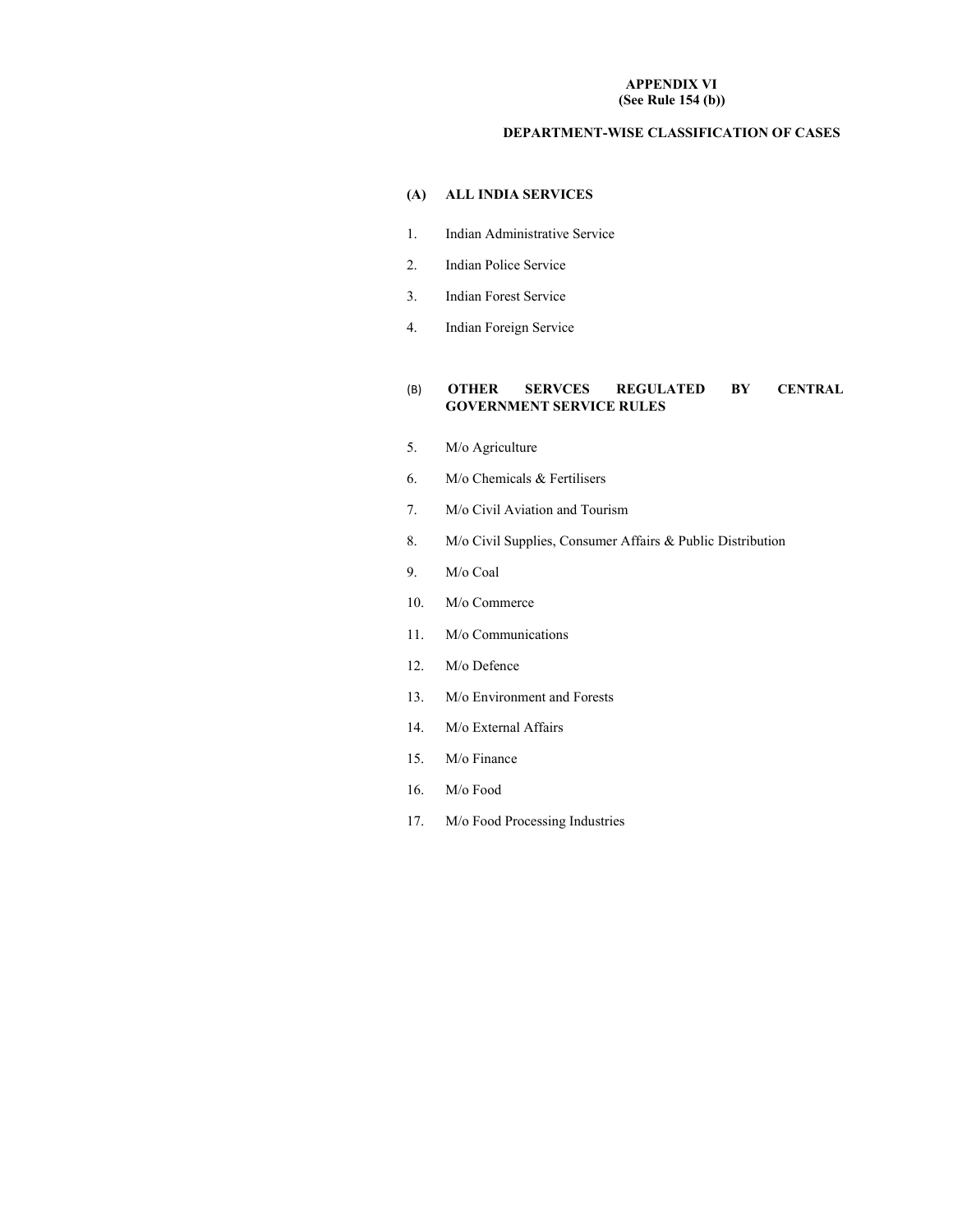- 18. M/o Health and Family Welfare
- 19. M/o Home Affairs
- 20. M/o Human Resource Development
- 21. M/o Industry
- 22. M/o Information and Broadcasting
- 23. M/o Labour
- 24. M/o Law and Justice and Company Affairs
- 25. M/o Mines
- 26. M/o Non-Conventional Energy
- 27. M/o Parliamentary Affairs
- 28. M/o Personnel, Public Grievances and Pensions
- 29. M/o Petroleum and Natural Gas
- 30. M/o Planning and Programme Implementation
- 31. M/o Power
- 32. M/o Railways
- 33. M/o Rural Development
- 34. M/o Science and Technology
- 35. M/o Steel
- 36. M/o Surface Transport
- 37. M/o Textiles
- 38. M/o Urban Development
- 39. M/o Water Resources
- 40. M/o Welfare
- 41. D/o Atomic Energy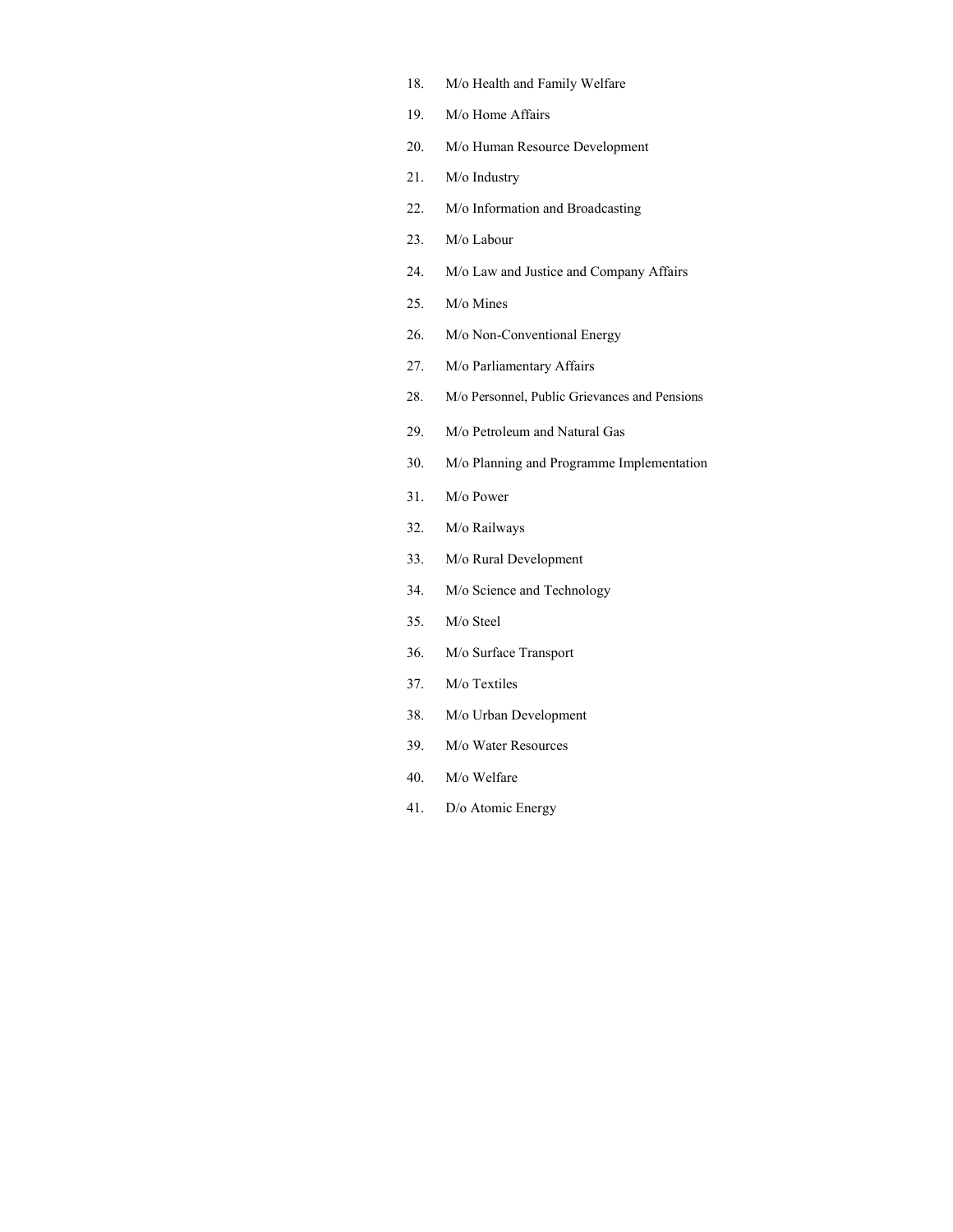- 42. D/o Electronics
- 43. D/o Ocean Development
- 44. D/o Space
- 45. Cabinet Secretariat
- 46. President's Secretariat
- 47. Prime Minister's Office
- 48. Planning Commission
- 49. Government of India Press
- 50 Staff Selection Commission

## (C) OTHER SERVICES COVERED BY CENTRAL CIVIL SERVICES RULES, C.& A.G., PUBLIC SECTOR, AUTONOMOUS BODIES

- 51. Comptroller and Auditor General of India
- 52. Controller General of Accounts
- 53. Chief Election Commissioner
- 54. Planning Commission
- 55. Union Public Service Commission
- 56. U.T. of Andaman & Nicobar Island
- 57. U.T. of Chandigarh
- 58. U.T. of Dadra & Nagar Haveli
- 59. U.T. of Daman & Diu
- 60. U.T. of Delhi
- 61. U.T. of Lakshadweep
- 62. U.T. of Pondicherry
- 63. Central Board of Trustees/Central Provident & Fund Commissioner
- 64. Employees' State Insurance Corporation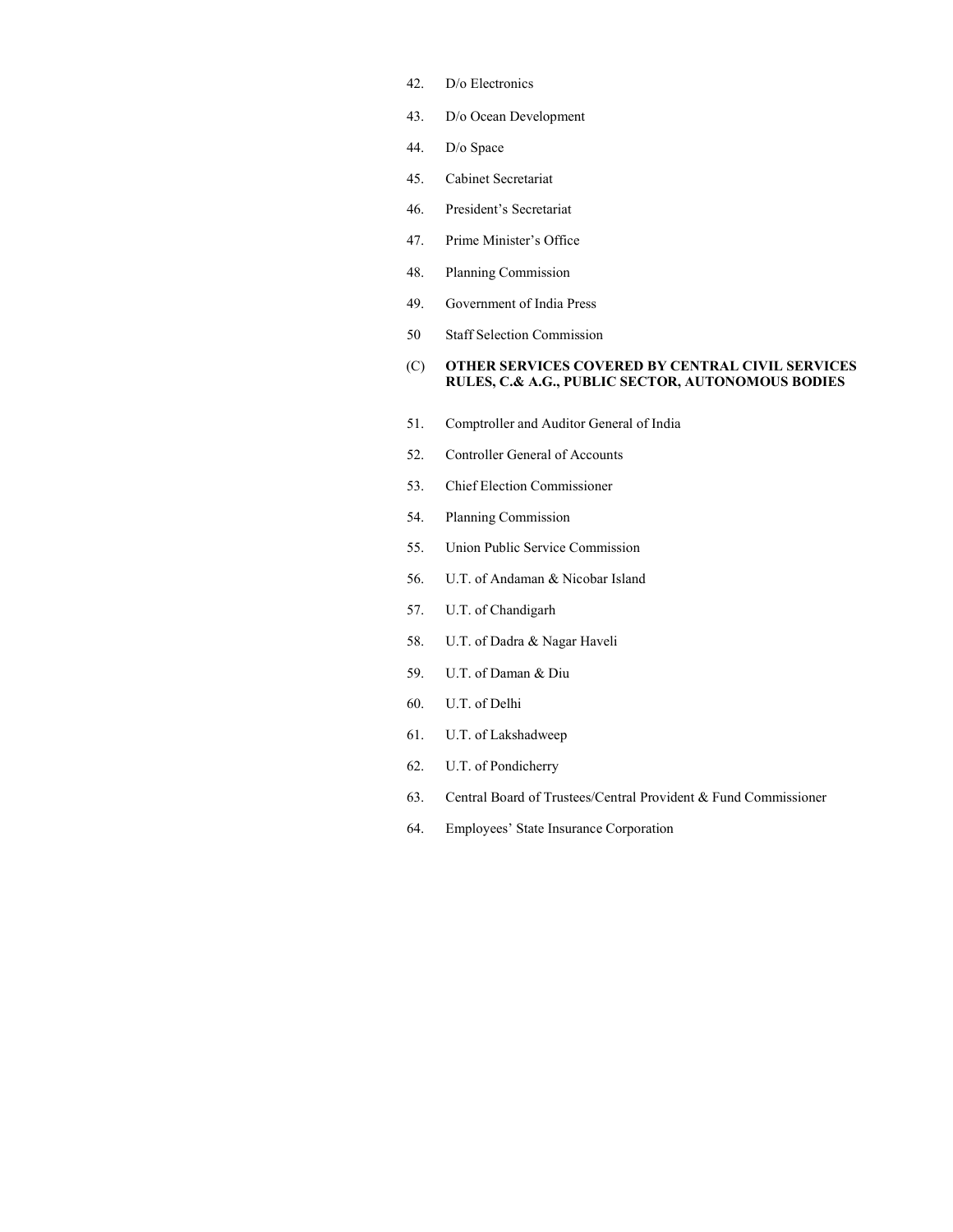- 65. Central Board of Workers Education
- 66. National Labour Institute
- 67. National Council of Safety in Mines, Dhanbad
- 68. Council of Scientific and Industrial Research
- 69. Central Social Welfare Board
- 70. Indian Council of Agricultural Research
- (D) LIST OF CORPORATIONS/ SOCIETIES/OTHER AUTHORITIES WITHIN THE PURVIEW OF CAT UNDER SECTION 14(2) OF THE AT ACT, 1985
- 1. Central Board of Trustees Constituted under the Employees' Provident Funds and Miscellaneous Provisions Act, 1952
- 2. Employees' State Insurance Corporation
- 3. Central Board for Workers' Education
- 4. Natioinal Labour Institute
- 5. National Council of Safety in Mines, Dhanbad
- 6. Council of Scientific and Industrial Research
- 7. Central Social Welfare Board
- 8. Indian Council of Agricultural Research
- 9. Sports Authority of India
- 10. National Council for Hotel Management and Catering Technology, Library Avenue, Pusa, New Delhi.
- 11. Institute of Hotel Management Catering and Nutrition Library Avenue, Pusa, New Delhi.
- 12. Institute of Hotel Management Catering Technology and Applied Nutrition, Mumbai.
- 13. Institute of Hotel Management Catering Technology and Applied Nutrition, Chennai.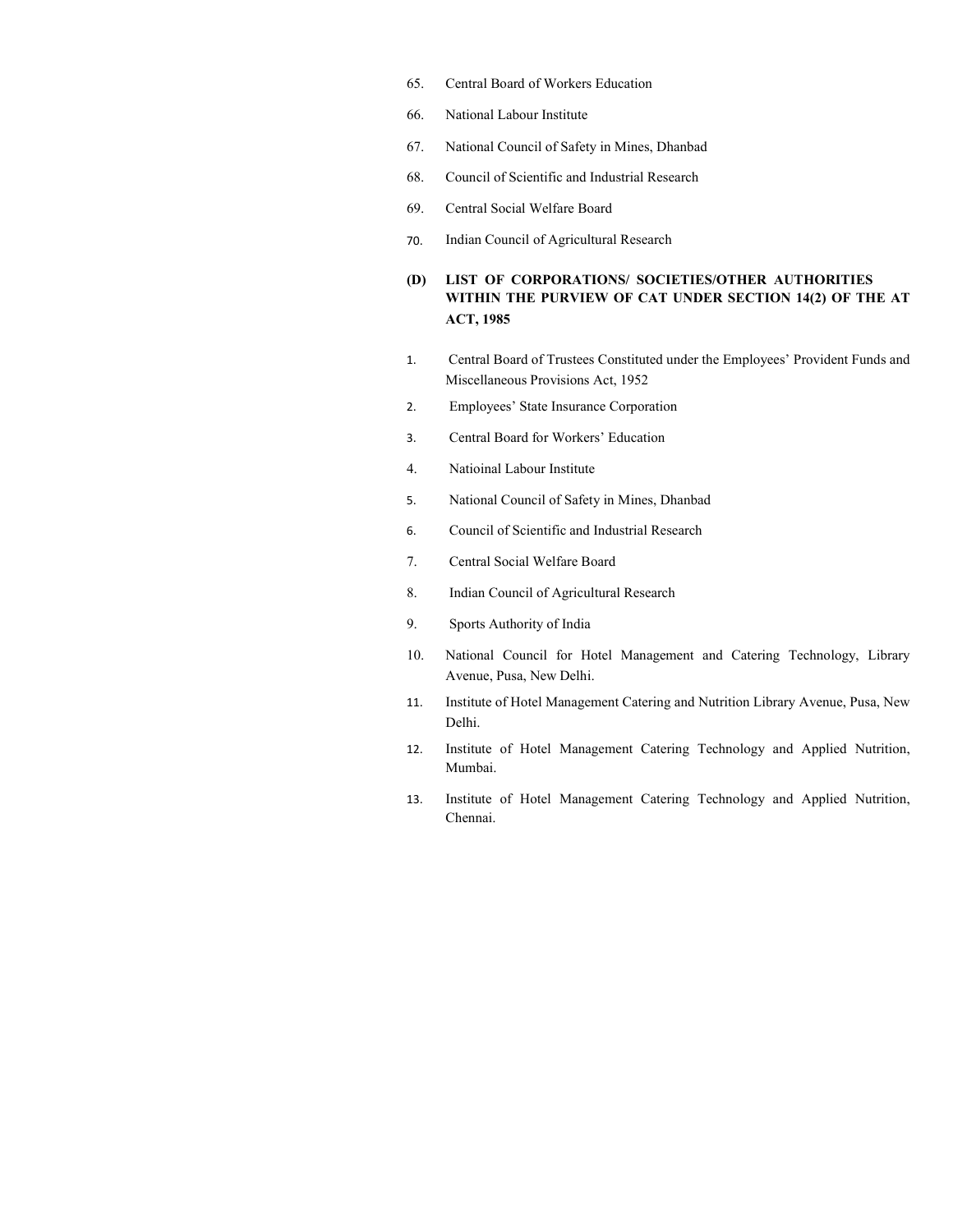- 14. Institute of Hotel Management Catering Technology and Applied Nutrition, Kolkata.
- 15. Institute of Hotel Management Catering Technology and Applied Nutrition, Goa.
- 16. Institute of Hotel Management Catering Technology and Applied Nutrition, Bangalore.
- 17. Institute of Hotel Management Catering and Nutrition, Lucknow.
- 18. Institute of Hotel Management Catering Technology and Applied Nutrition, Hyderabad.
- 19. Institute of Hotel Management Catering and Nutrition, Ahmedabad.
- 20. Institute of Hotel Management Catering Technology and Applied Nutrition, Bhubaneswar.
- 21. Institute of Hotel Management Catering Technology and Applied Nutrition,Jaipur.
- 22. Institute of Hotel Management Catering Technology and Applied Nutrition, Bhopal.
- 23. Institute of Hotel Management Catering Technology and Applied Nutrition, Srinagar.
- 24. Institute of Hotel Management Catering Technology and Applied Nutrition, Guwahati.
- 25. Institute of Hotel Management Catering Technology and Applied Nutrition, Gwalior.
- 26. Institute of Hotel Management Catering Technology and Applied Nutrition, Thiruvananthampuram.
- 27. Institute of Hotel Management Catering Technology and Applied Nutrition, Chandigarh.
- 28. Institute of Hotel Management Catering Technology and Applied Nutrition, Gurdaspur.
- 29. Institute of Hotel Management Catering Technology and Applied Nutrition, Shimla.
- 30. Institute of Hotel Management Catering Technology and Applied Nutrition, Patna.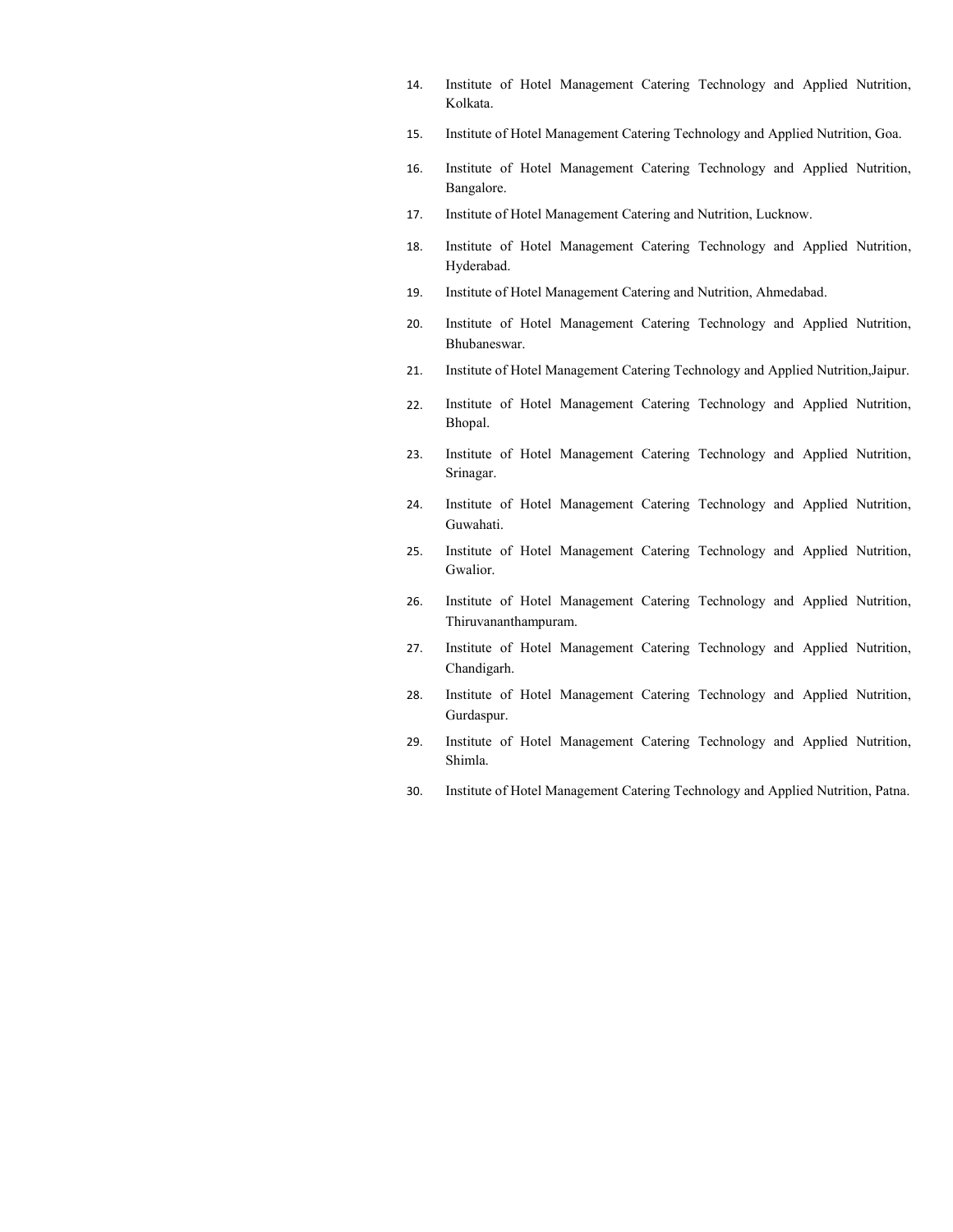- 31. National Power Training Institute, Faridabad (Haryana).
- 32. Central Pollution Control Board, Delhi
- 33. Indian Institute of Advanced Study, Shimla.
- 34. Kendriya Vidyalaya Sangathan, New Delhi
- 35. Navodya Vidyalaya Samiti, New Delhi
- 36. Indian Council of Medical Research, New Delhi
- 37. Film and Television Institution of India, Law College Road, Pune.
- 38. Satyajit Ray Film and Television Institute, Kolkata.
- 39. National Council of Educational Research and Training, M/o Human Resource Development
- 40. University Grants Commission, M/o Human Resource Development
- 41. Central Tibetan Schools Administration and Central School for Tibetans, M/o Human Resource Development.
- 42. Indian Institute of Astrophysics, D/o Science and Technology
- 43. Indian Council of Forestry Research and Education, M/o Environment and Forests
- 44. Indian Institute of Forest Management, M/o Environment and Forests
- 45. Indian Plywood Industries Research and Training Institute, M/o Environment and Forests
- 46. National Institute of Biologicals, M/o Health and Family Welfare
- 47. Council for Advancement of People's Action and Rural Technology, M/o Rural Development
- 48. National Institute of Rural Development
- 49. National Rural Roads Development Agency, M/o Rural Development
- 50. National Highway Authority of India, M/o Shipping, Road Transport and National High Ways
- 51. International Institute for Population Sciences, M/o Health and Family Welfare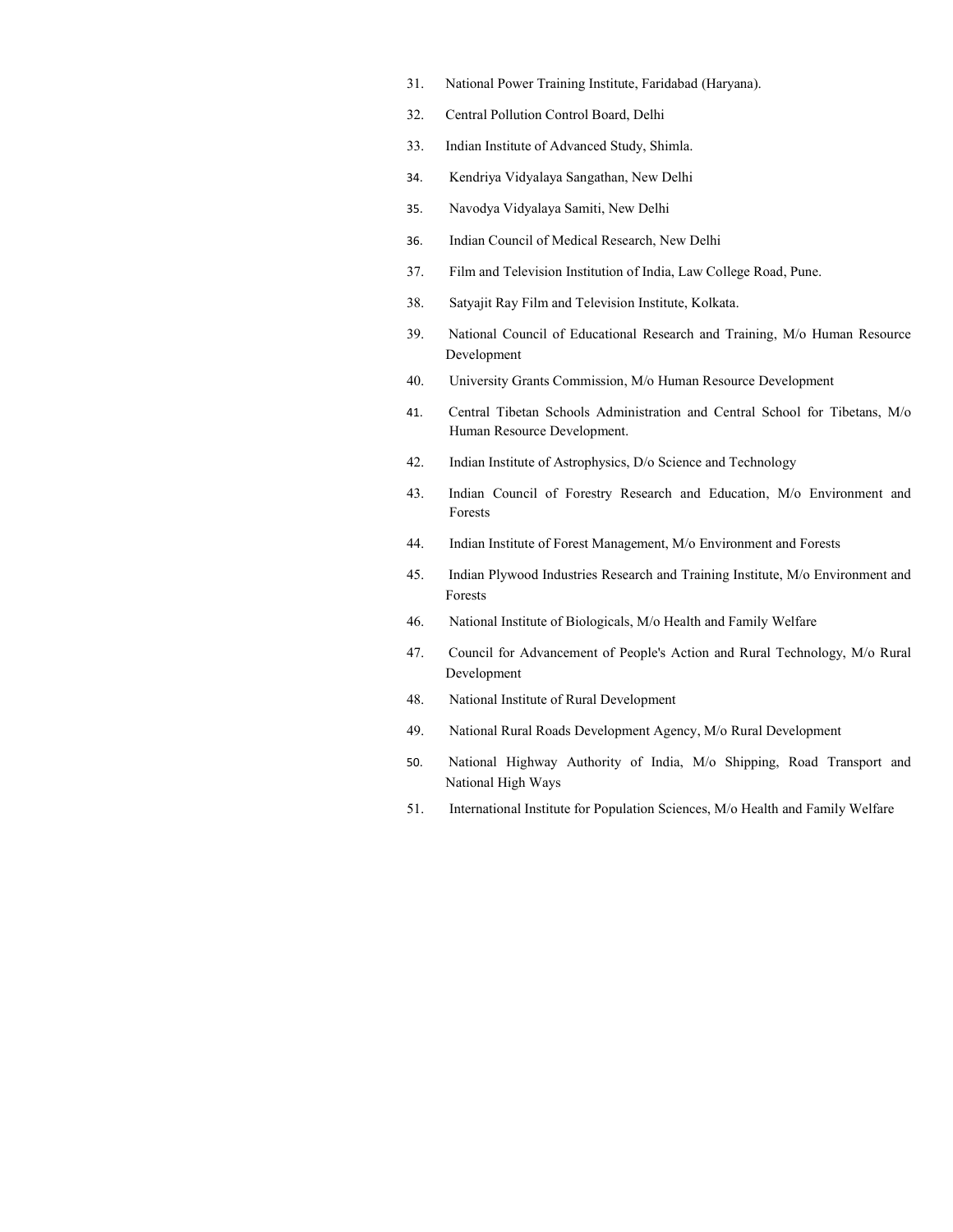- 52. Dental Council of India, M/o Health and Family Welfare
- 53. Lala Ram Sarup Institute of Tuberculosis and Respiratory Diseases, New3 Delhi M/o Health and Family Welfare
- 54. Chittaranjan National Cancer Institute, Kolkata, M/o Health and Family Welfare
- 55. Hindustan Latex Ltd, M/o Health and Family Welfare
- 56. Consultancy Development Centre, M/o Science and Industrial Technology
- 57. Delhi Development Authority, M/o Urban Development
- 58. National Horticulture Board, M/o Agriculture
- 59. National Cooperative Development Corporation, M/o Agriculture
- 60. Small Farmers Agriculture Business Consortium, M/o Agriculture
- 61. National Institute for Agricultural Extension and Management, M/o Agriculture
- 62. Coconut Development Board, M/o Agriculture
- 63. Income Tax Appellate Tribunals, M/o Law and Justice
- 64. Telecom Regulatory Authority of India, M/o Communications and Information Technology
- 65. National Institute of Health and Family Welfare
- 66. All India Institute of Speech and Hearing
- 67. Pasteur Institutes of India, M/o Health and Family Welfare
- 68. North Eastern Indira Gandhi Regional Institute of Health and Medical Sciences, Shillong
- 69. Central Institute of Plastics Engineering and Technology, M/o Chemicals and Fertilizers
- 70. North Eastern Handicrafts and Handlooms Development Corp.Ltd.(NEHHDC), M/o Development of North Eastern Region.
- 71. North Eastern Regional Agricultural Marketing Corp. Ltd. (NERAMAC), M/o Development of North Eastern Region.
- 72. Pension Fund Regulatory and Development Authority(PERDA),M/o Finance, D/o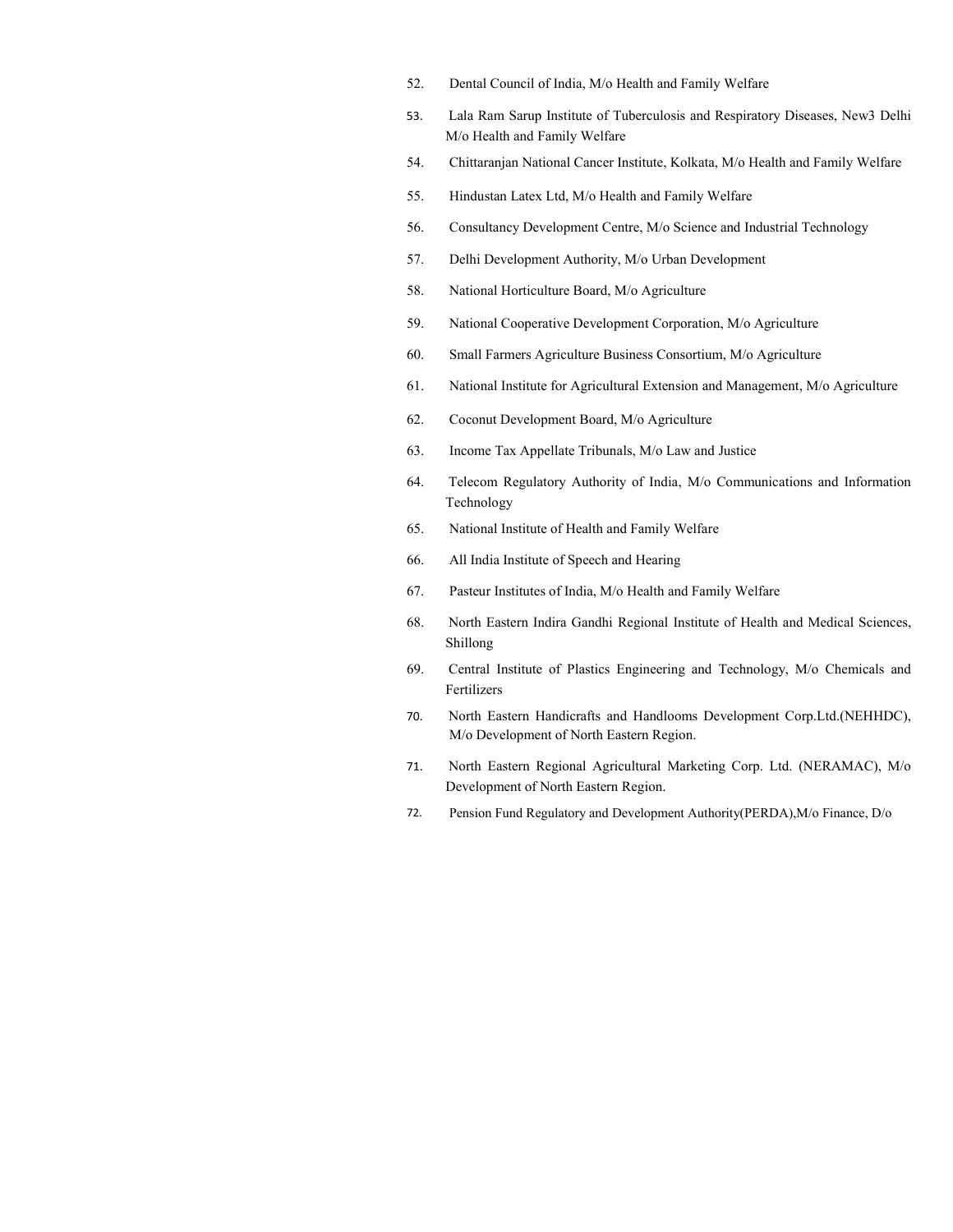Economic Affairs.

- 73. National Institute of Public Finance and Policy (NIPFP), M/o Finance, D/o Revenue
- 74. Indo German Tool Rooms, M/o Micro, Small and Medium Enterprises
- 75. Central Tool Room, Ludhiana, M/o Micro, Small and Medium Enterprises
- 76. Central Tool Room and Training Centre, Bhubaneswar, M/o Micro, Small and Medium Enterprises
- 77. Central Tool Room and Training Centre, Kolkata, M/o Micro, Small and Medium Enterprises
- 78. Tool Room and Training Centre, Guwahati, M/o Micro, Small and Medium Enterprises
- 79. Indo Danish Tool Room, Jamshedpur, M/o Micro, Small and Medium Enterprises
- 80. Central Institute of Hand Tools, Jalandhar, M/o Micro, Small and Medium Enterprises
- 81. Process-cum-Product Development Centres, M/o Micro, Small and Medium Enterprises
- 82. Electronics Service and Training Centre, Ramnagar, M/o Micro, Small and Medium Enterprises
- 83. Institute for Design of Electrical Measuring Instruments, Mumbai, M/o Micro, Small and Medium Enterprises
- 84. Central Institute of Tool Design, Hyderabad, M/o Micro, Small and Medium Enterprises
- 85. Fragrance and Flavour Development Centre, Kannauj, M/o Micro, Small and Medium Enterprises
- 86. Central Footwear Training Institutes, M/o Micro, Small and Medium Enterprises
- 87. Centre for the improvement of Glass Industry, Firozabad, M/o Micro, Small and Medium Enterprises
- 88. The National Small Industries Corporation Ltd., M/o Micro, Small and Medium Enterprises
- 89. National Institute for Entrepreneurship and small Business Development, M/o Micro, Small and Medium Enterprise.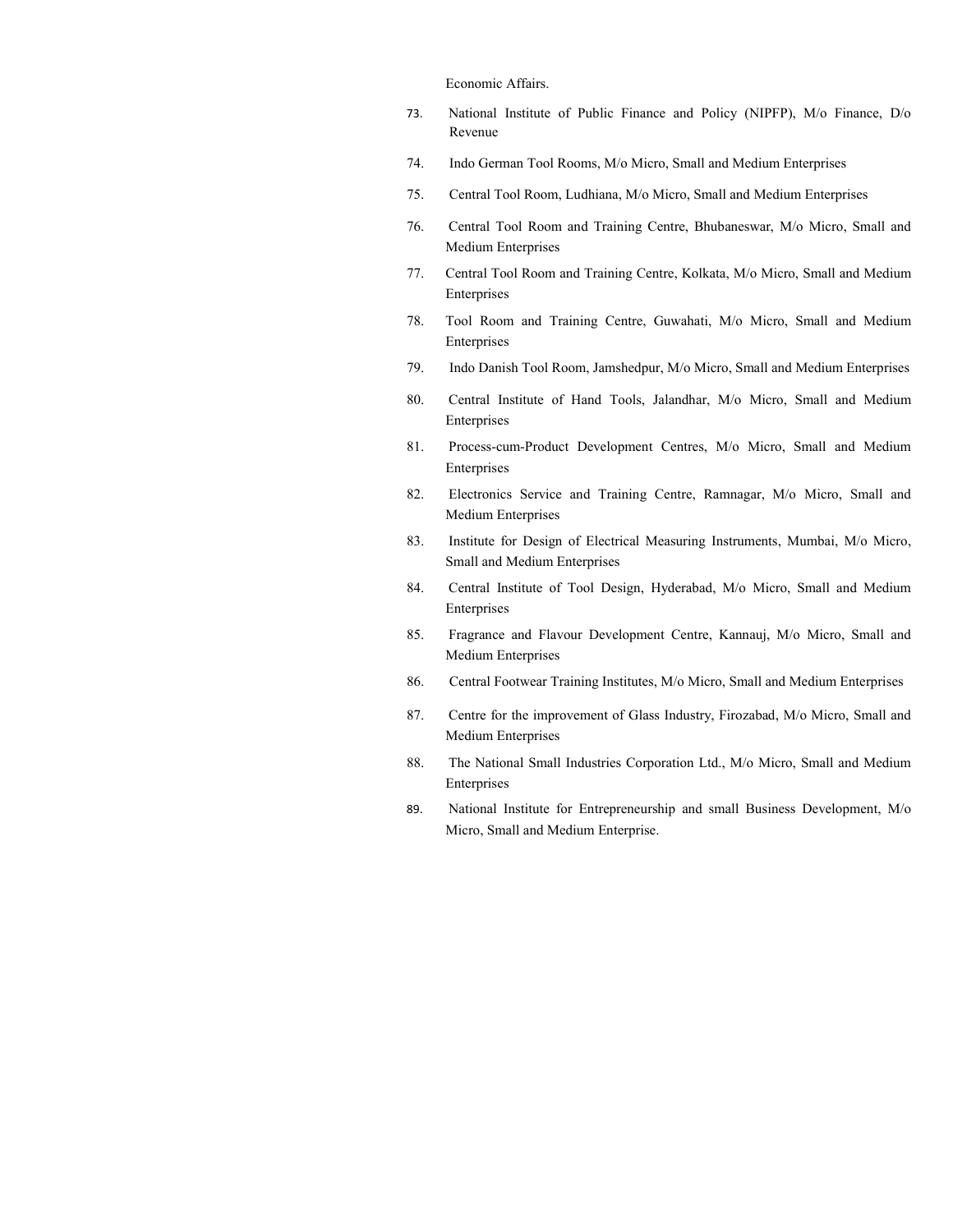- 90. National Institute for Micro, Small and Medium Enterprises, M/o Micro, Small and Medium Enterprises.
- 91. Indian Institute of Entrepreneurship, M/o Micro, Small and Medium Enterprises
- 92. Indian Council of World Affairs, M/o External Affairs
- 93. Central Agricultural University, Imphal, M/o Agriculture, D/o Agricultural Research and Education.
- 94. National Institute of Hydrology, M/o Water Resources
- 95. National Water Development Agency, M/o Water Resources
- 96. Narmada Control Authority, M/o Water Resources
- 97. Brahamaputra Board, M/o Water Resources
- 98. National Remote Sensing Agency, Deptt. of Space
- 99. North Eastern Space Application Centre (NESAC), Deptt. of Space
- 100. Physical Research Laboratory (PRL), Deptt. of Space
- 101. National Atomospheric Research Laboratory (NAR), Deptt. of Space
- 102. Semi-Conductor Laboratory (SCL), Deptt. of Space
- 103. Indian Institute of Space Science and Technology (IISST)
- 104. Central Council for Research in Ayurveda and Siddha, M/o Health and Family Welfare
- 105. Central Council for Research in Homeopathy, M/o Health and Family Welfare
- 106. Central Council for Research in Yoga and Naturopathy, M/o Health and Family Welfare
- 107. Central Council for Research in Unani Medicine, M/o Health and Family Welfare
- 108. Central Council of Indian Medicine, M/o Health and Family Welfare
- 109. Central Council of Homeopathy, M/o Health and Family Welfare
- 110. Rashtriya Ayurved Vidyapeeth, M/o Health and Family Welfare
- 111. Morarji Desai National Institute of Yoga, New Delhi, M/o Health and Family Welfare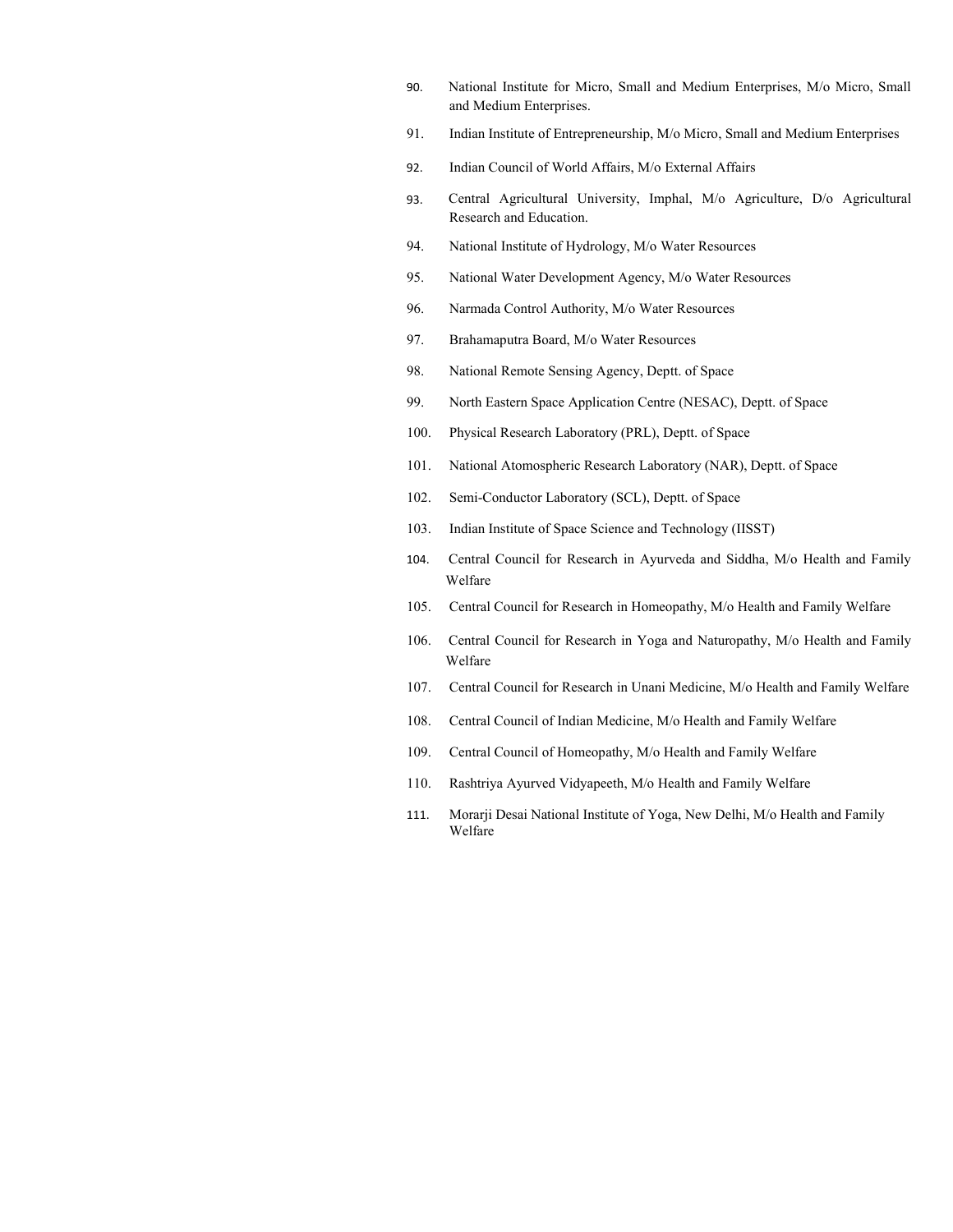- 112. National Institute of Naturopathy, Pune, M/o Health and Family Welfare
- 113. National Institute of Ayurveda, Jaipur, M/o Health and Family Welfare
- 114. National Institute of Unani Medicine, Bangalore, M/o Health and Family Welfare
- 115. National Institute of Homeopathy, Kolkata, M/o Health and Family Welfare
- 116. National Institute of Siddha, Chennai, M/o Health and Family Welfare
- 117. Indira Gandhi Rashtriya Udaan Academy, Rae Bareli, M/o Civil Aviation
- 118. National Institute of Fashion Technology, M/o Textiles
- 119. Central Wool Development Board, M/o Textiles
- 120. National Centre for Jute Diversification (NCJD), M/o Textiles
- 121. Central Silk Board, M/o Textiles
- 122. Office of Commissioner of Payments, New Delhi, M/o Textiles
- 123. Textiles Committee, M/o Textiles
- 124. Jute Manufacturers Development Council, M/o Textiles
- 125. National Institute of Design, Ahmedabad, M/o Commerce and Industry
- 126. National Council for Cement and Building Materials, Ballabhgarh.
- 127. Indian Rubber Manufacturers Research Association, Thane, M/o Commerce and Industry
- 128. Central Pulp and Paper Research Institute, Saharanpur, M/o Commerce and Industry
- 129. National Productivity Council, New Delhi, M/o Commerce and Industry
- 130. Quality Council of India, M/o Commerce and Industry
- 131. National Institute of Public Cooperation and Child Development, M/o Women and Child and Development
- 132. Central Adoption Resource Authority, M/o Women and Child and Development
- 133. Indian Council for Cultural Relations (ICCR), M/o External Affairs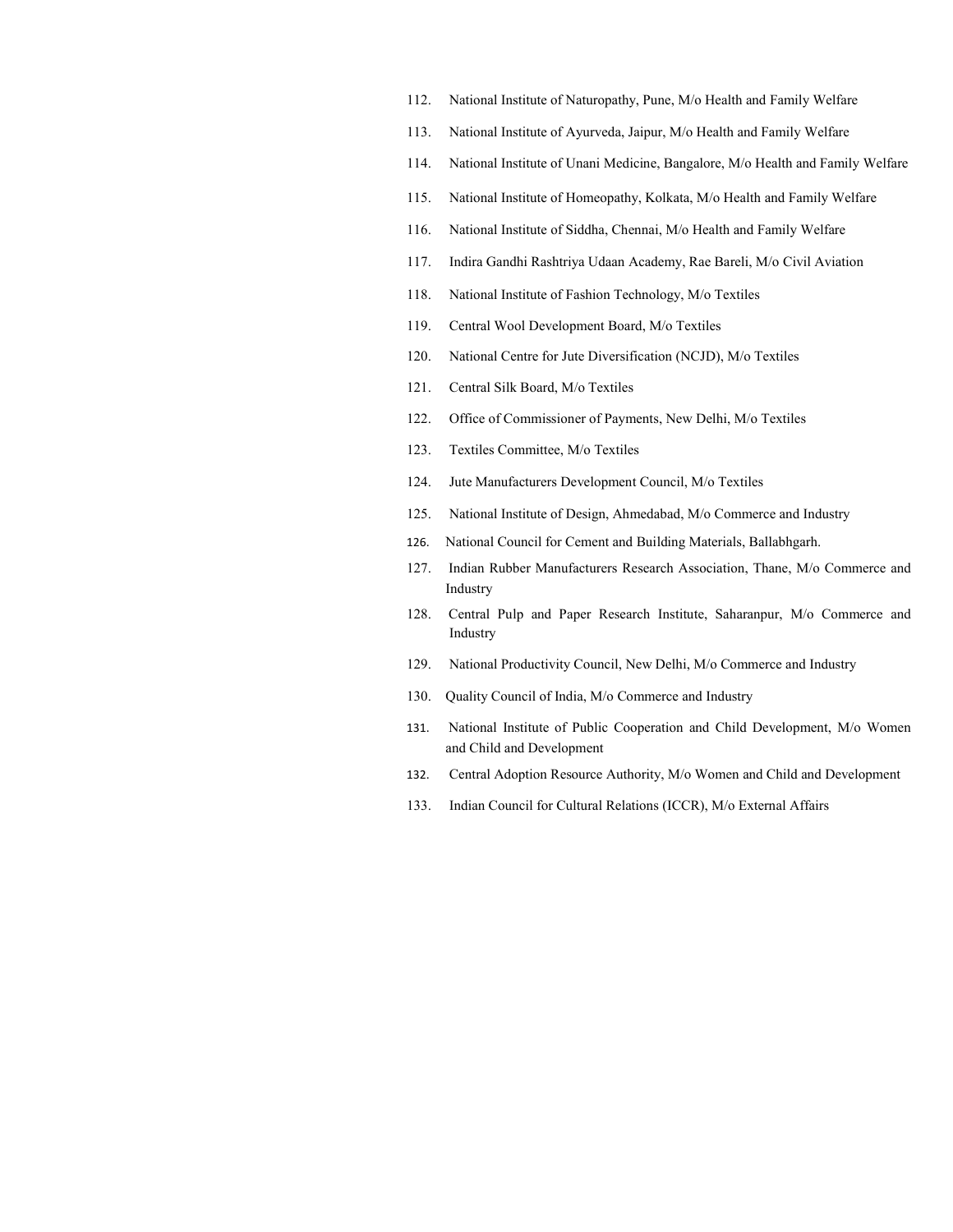- 134. Indian Institute of Mass Communication, M/o Information and Broadcasting
- 135. Press Council of India, M/o Information and Broadcasting
- 136. Children's Film Society of India, M/o Information and Broadcasting
- 137. National Institute of Financial Management, M/o Information and Broadcasting
- 138. National Centre for Antarctic and Ocean Research, M/o Earth Sciences
- 139. National Institute of Ocean Technology, M/o Earth Sciences
- 140. National Institute of Tropical Meteorology, M/o Earth Sciences
- 141. Indian National Centre for Ocean Information Services, M/o Earth Sciences
- 142. The National Oilseeds and Vegetable Oils Development Board, M/o Agriculture, Deptt. of Agricultural and Cooperation
- 143. Delhi Urban Art Commission, M/o Urban Development
- 144. National Institute of Urban Affairs, M/o Urban Development
- 145. National Capital Region Planning Board, M/o Urban Development
- 146. Rajghat Samadhi Committee, M/o Urban Development
- 147. National Institute of Mental Health and Neuro Sciences, Bangalore, M/o Health and Family Welfare
- 148. Postgraduate Institute of Medical Education and Research, Chandigarh, M/o Health and Family Welfare
- 149. Institute of Pesticides Formulation Technology, M/o Chemicals and Fertilizers
- 150. National Minorities Development and Finance Corp., New Delhi, M/o Minorities Affairs
- 151. Nehru Yuva Kendra Sangathan (NYKSO), M/o Youth Affairs and Sports
- 152. Lakshmibai National Institute of Physical Education, Gwalior, M/o Youth Affairs and Sports
- 153. Mahanagar Telephone Nigam Limited, M/o Communications and Information Technology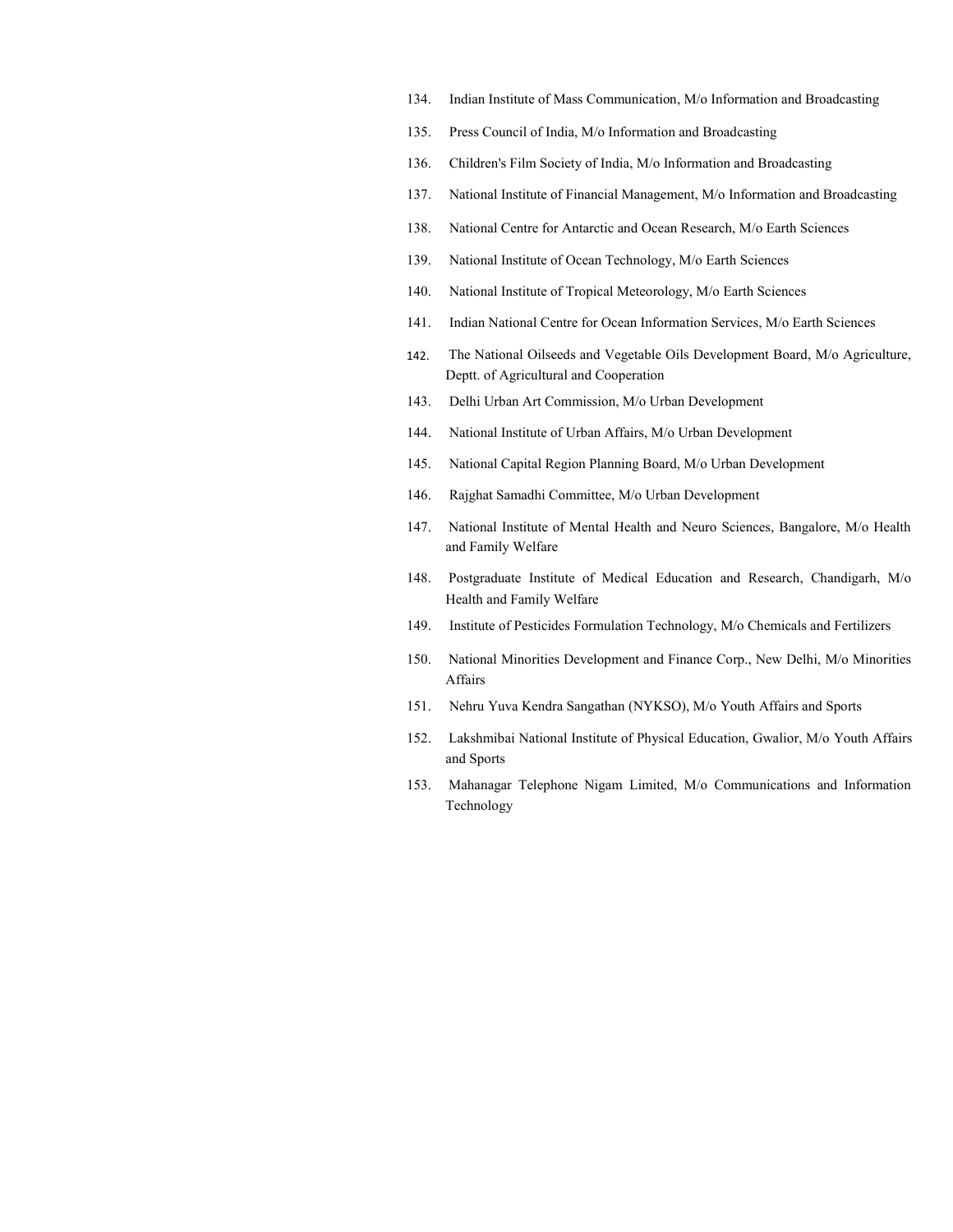- 154. Bharat Sanchar Nigam Limited, M/o Communications and Information Technology
- 155. All India Institute of Medical Sciences, New Delhi, M/o Health and Family Welfare
- 156. Tungabhadra Steel Products Ltd., M/o Heavy Industries and Public Enterprises
- 157. Sponge Iron India Limited, M/o Steel
- 158. Housing and Urban Development Corporation, M/o Housing and Urban Poverty Alleviation
- 159. Hindustan Prefab Ltd., M/o Housing and Urban Poverty Alleviation
- 160. Rajiv Gandhi National Institute of Youth Development, M/o Youth Affairs and Sports
- 161. National Power Training Institute, M/o Power
- 162. Hindustan Organic Chemicals Limited, M/o Chemicals and Fertilizers
- 163. National Building Construction Corporation, M/o Urban Development
- 164. Delhi Metro Rail Corporation, Govt. of NCTD
- 165. Indian Tourism Development Corporation and its subsidiaries, M/o Tourism
- 166. Rail Vikas Nigam Ltd., M/o Railways
- 167. Mumbai Rail Vikas Corporation Ltd., M/o Railways
- 168. Kudremukh Iron Ore Company, M/o Steel
- 169. Bharat Heavy Plates and Vesels Limited, Deptt. of Heavy Industry and Public Enterprises
- 170. Bharat Pumps and Compressors Limited, Deptt. of Heavy Industry and Public Enterprises
- 171. Minerals Explorations Corporation Ltd., M/o Mines
- 172. Hindustan Copper Limited, M/o Mines
- 173. National Aluminium Company Limited, M/o Mines
- 174. Jawaharlal Aluminium Research Development and design centre, M/o Mines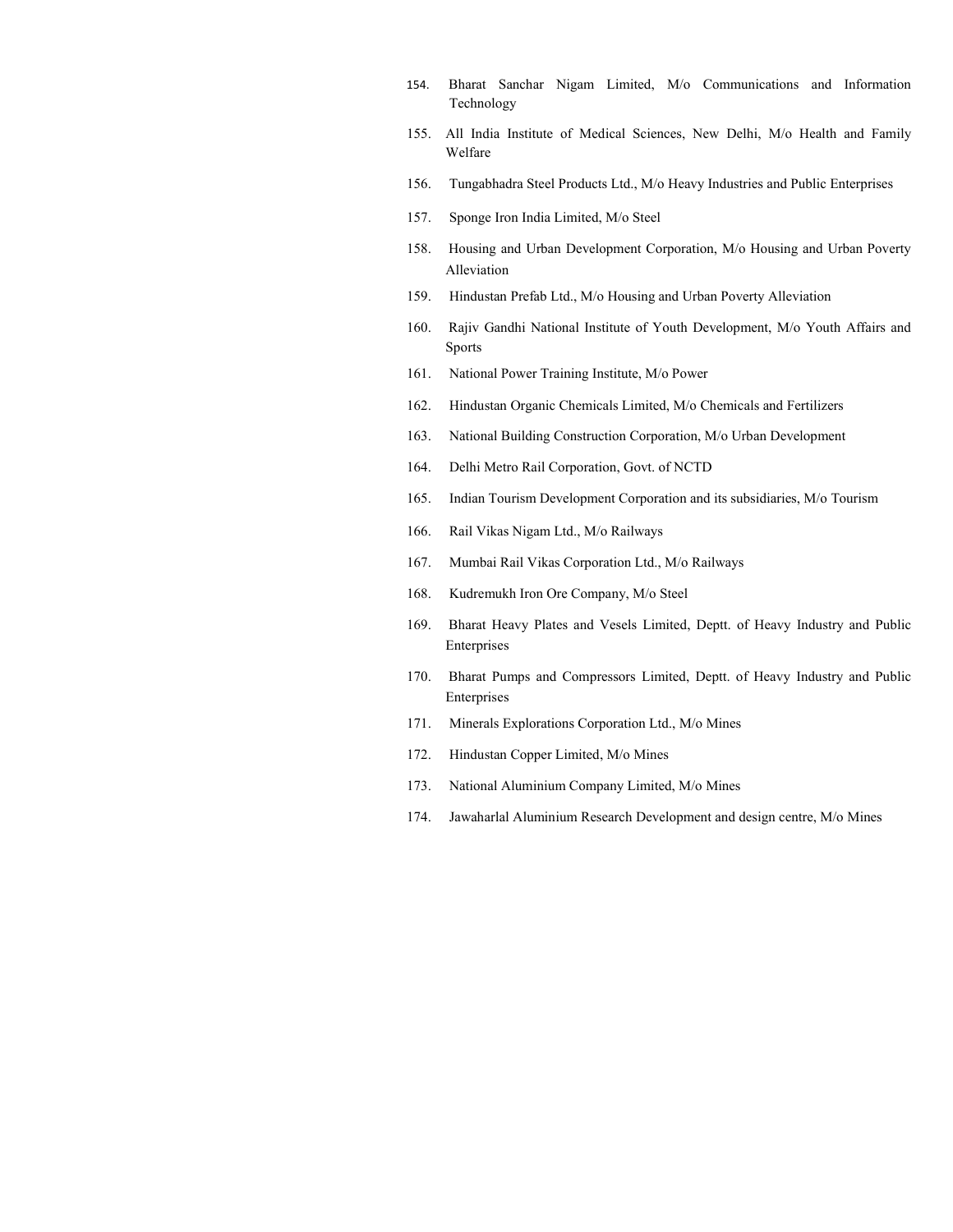- 175. National Institute of Rock Mechanics, M/o Mines
- 176. National Institute of Miners Health, M/o Mines
- 177. Rail India Technical and Economic Services Limited (RITES), M/o Railways
- 178. Municipal Corporation of Delhi, Govt. of NCTD
- 179. New Delhi Municipal Council, Govt. of NCTD
- 180. Delhi Jal Board, Govt. of NCTD
- 181. Delhi Wakf Board, Govt. of NCTD
- 182. Delhi Transport Corporation, Govt. of NCTD
- 183. Delhi State Industrial and Infrastructure Development Corporation Limited, Govt. of NCTD
- 184. Delhi Cooprative Housing Finance Corporation, Govt. of NCTD
- 185. Prasar Bharati, M/o Information and Broadcasting
- 186. Central Board of Secondary Education, M/o Human Resources Development
- 187. All India Board of Secondary Education, M/o Human Resource Development
- 188. All India Council of Technical Education, M/o Human Resource Development
- 189. National Board of Examination (NBE), M/o Health and Family Welfare
- 190. Indian Red Cross Society (IRCS) M/o Health and Family Welfare
- 191. Medical Council of India, M/o Health and Family Welfare
- 192. National Human Rights Commission, Autonomous statutory organization under the Ministry of Home Affairs
- 193. Software Technology Parks of India (STPI), Scientific Society under the Ministry of Communications and Information Technology
- 194. Centre for Materials for Electronics Technology (C-MET), Scientific Society under the Ministry of Communications and Information Technology
- 195. Department of Electronics Accredited Computer Courses Society (DOEACC), Autonomous Scientific Society, under the Ministry of Communications and Information Technology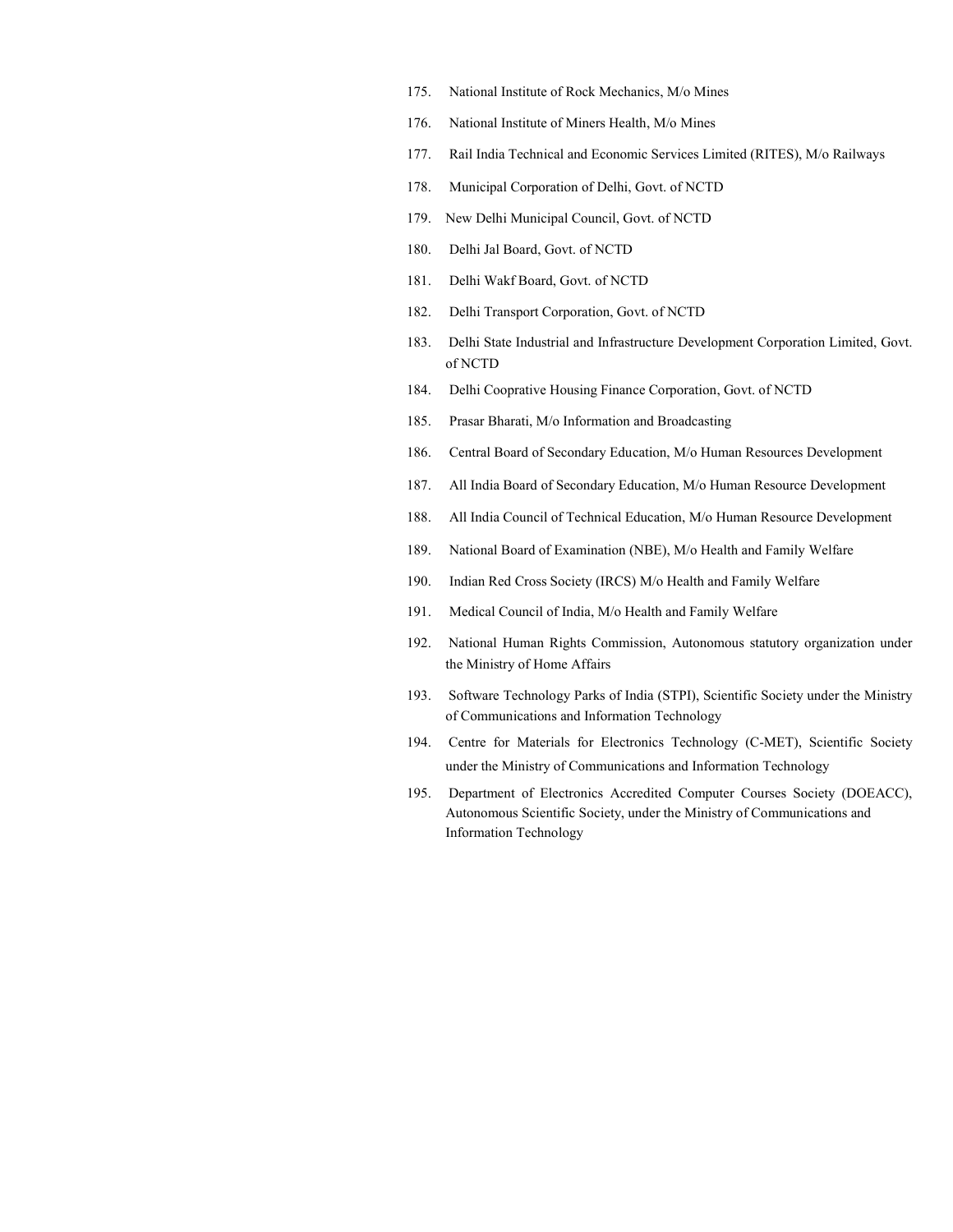- 196. Centre for Development of Advanced Computing (C-DAC), Registered Society under the Ministry of Communications and Information Technology
- 197. Society for Applied Microwave Electronics Engineering & Research (SAMEER), Autonomous Scientific Society under the Ministry of Communications and Information Technology
- 198. National Council of Science Museums (NCSM), Autonomous Body under the Ministry of Culture
- 199. Lalit Kala Akademi, Autonomous body under the Ministry of Culture
- 200. Salar Jung Museum, Statutory Body under the Museum Act, under the Ministry of **Culture**
- 201. Steel Authority of India (SAIL), Company registered under Companies Act, 1956 under the Ministry of Steel
- 202. State Council of Educational Research & Training, Autonomous Organisation under the Govt. of National Capital Territory, Delhi
- 203. Jawaharlal Institute of Post Graduate Medical Education and Research (JIPMER) Puducherry, Autonomous Body/organisation under the Ministry of Health and Family Welfare
- 204. India Trade Promotion Organisation (ITPO), Registered under the Companies Act, 1956 (1 of 1956).
- 205. Protection of Plant Varieties and Farmers Rights Authority, Autonomous body under the Ministry of Agriculture (Department of Agriculture and Cooperation).
- 206. National Projects Construction Corporation Limited (NPCC), M/o Water Resources.
- 207. Sree Chitra Tirunal Institute of Medical Sciences, and Technology, Thiruvananthapuram
- 208. Khadi & Village Industries Commission (KVIC) Ministry of Personal Public Grievances and Pensions, (Department of Personal & Training's)
- 209. All India Institute of Medical Science, Bhopal Autonomous body under the Ministry of Health and Family Welfare.
- 210. All India Institute of Medical Science, Bhubaneswar Autonomous body under the Ministry of Health and Family Welfare.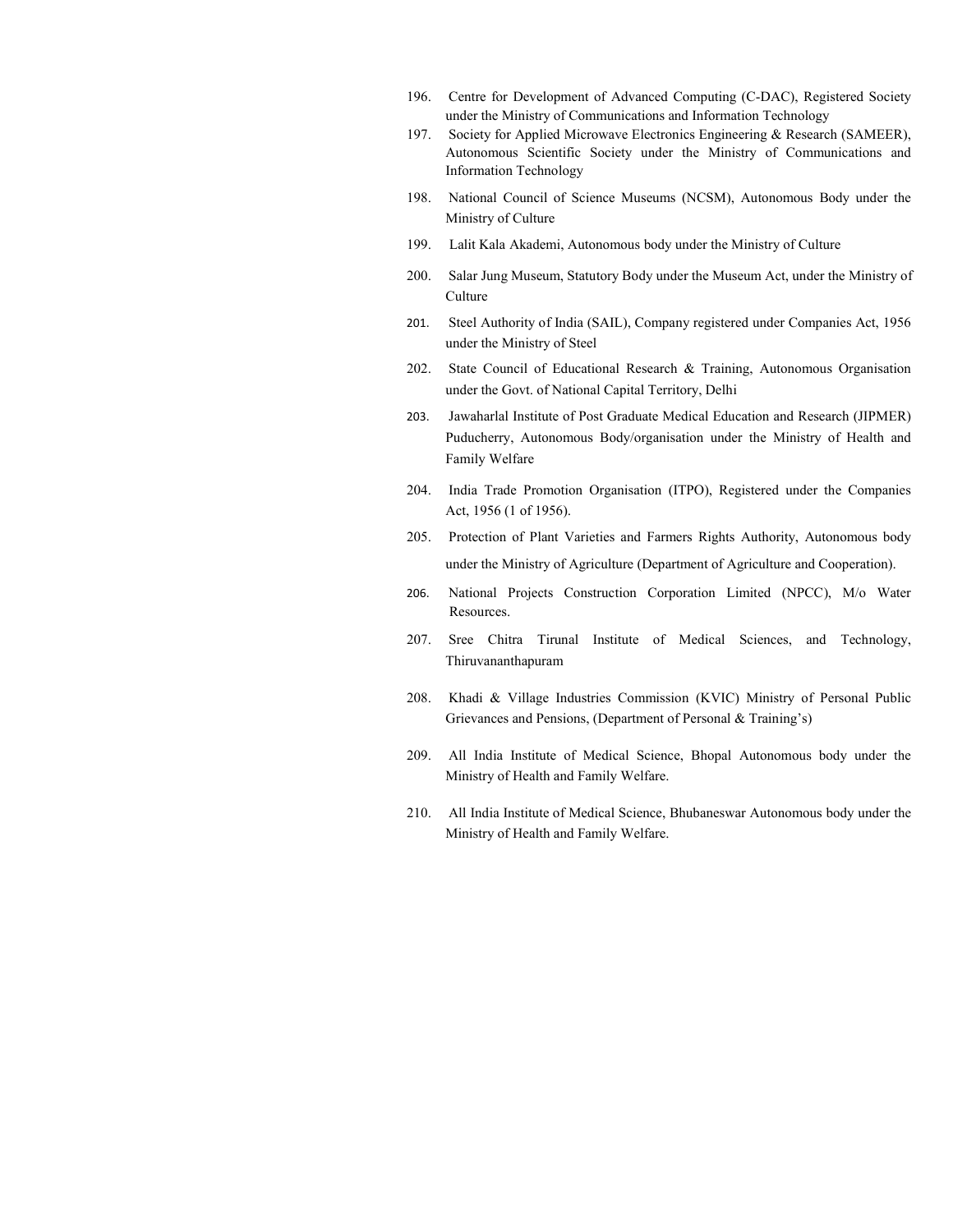- 211. All India Institute of Medical Science, Jodhpur Autonomous body under the Ministry of Health and Family Welfare.
- 212. All India Institute of Medical Science, Patna Autonomous body under the Ministry of Health and Family Welfare.
- 213. All India Institute of Medical Science, Raipur Autonomous body under the Ministry of Health and Family Welfare.
- 214. All India Institute of Medical Science, Rishikesh Autonomous body under the Ministry of Health and Family Welfare.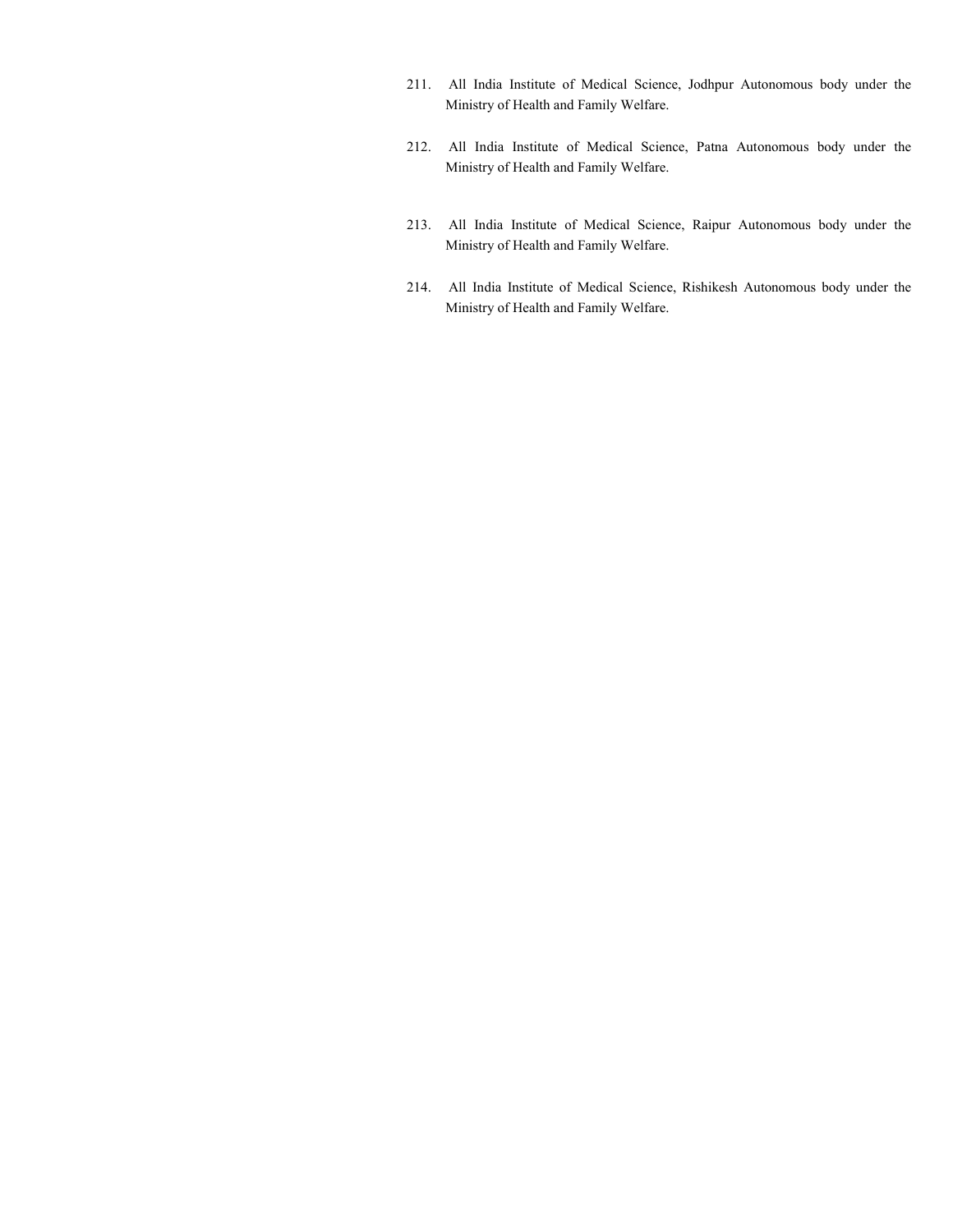| SI.No. | <b>Bench</b>                | <b>Jurisdiction of the Bench</b>                                                                                                                                                                            |
|--------|-----------------------------|-------------------------------------------------------------------------------------------------------------------------------------------------------------------------------------------------------------|
| (1)    | (2)                         | (3)                                                                                                                                                                                                         |
| 1.     | Principal Bench (New Delhi) | National Capital Territory of Delhi.                                                                                                                                                                        |
| 2.     | Ahmedabad Bench             | State of Gujarat                                                                                                                                                                                            |
| 3.     | Allahabad Bench             | State of Uttar Pradesh excluding the Districts<br>(i)<br>mentioned against Serial Number 4 under the<br>Jurisdiction of Lucknow Bench                                                                       |
|        |                             | State of Uttaranchal<br>(ii)                                                                                                                                                                                |
| 4.     | Lucknow Bench               | Districts of Lucknow, Hardoi, Kheri, Rai Bareli,<br>Sitapur, Unnao, Faizabad, Ambedkar Nagar,<br>Baharaich, Shravasti, Barabanki, Gonda, Balrampur,<br>Pratapgarh, Sultanpur in the State of Uttar Pradesh. |
| 5.     | Bangalore Bench             | State of Karnataka.                                                                                                                                                                                         |
| 6.     | Calcutta Bench              | State of Sikkim<br>(i)                                                                                                                                                                                      |
|        |                             | (ii)<br>State of West Bengal                                                                                                                                                                                |
|        |                             | (iii)<br>Union Territory of the Andaman and Nicobar<br>Islands.                                                                                                                                             |
| 7.     | Chandigarh Bench            | State of Jammu and Kashmir<br>(i)                                                                                                                                                                           |
|        |                             | (ii)<br>State of Haryana                                                                                                                                                                                    |
|        |                             | (iii)<br>State of Himachal Pradesh                                                                                                                                                                          |
|        |                             | (iv)<br>State of Punjab                                                                                                                                                                                     |
|        |                             | (v)<br>Union Territory of Chandigarh.                                                                                                                                                                       |
| 8.     | <b>Cuttack Bench</b>        | State of Orissa.                                                                                                                                                                                            |
| 9.     | Ernakulam Bench             | State of Kerala<br>(i)                                                                                                                                                                                      |
|        |                             | Union Territory of Lakshadweep.<br>(ii)                                                                                                                                                                     |
| 10.    | Guwahati Bench              | State of Assam<br>(i)                                                                                                                                                                                       |
|        |                             | (ii)<br>State of Manipur                                                                                                                                                                                    |
|        |                             | (iii)<br>State of Meghalaya                                                                                                                                                                                 |
|        |                             | (iv)<br>State of Nagaland                                                                                                                                                                                   |
|        |                             | State of Tripura<br>(v)                                                                                                                                                                                     |
|        |                             | State of Arunachal Pradesh<br>(vi)                                                                                                                                                                          |
|        |                             | (vii) State of Mizoram.                                                                                                                                                                                     |